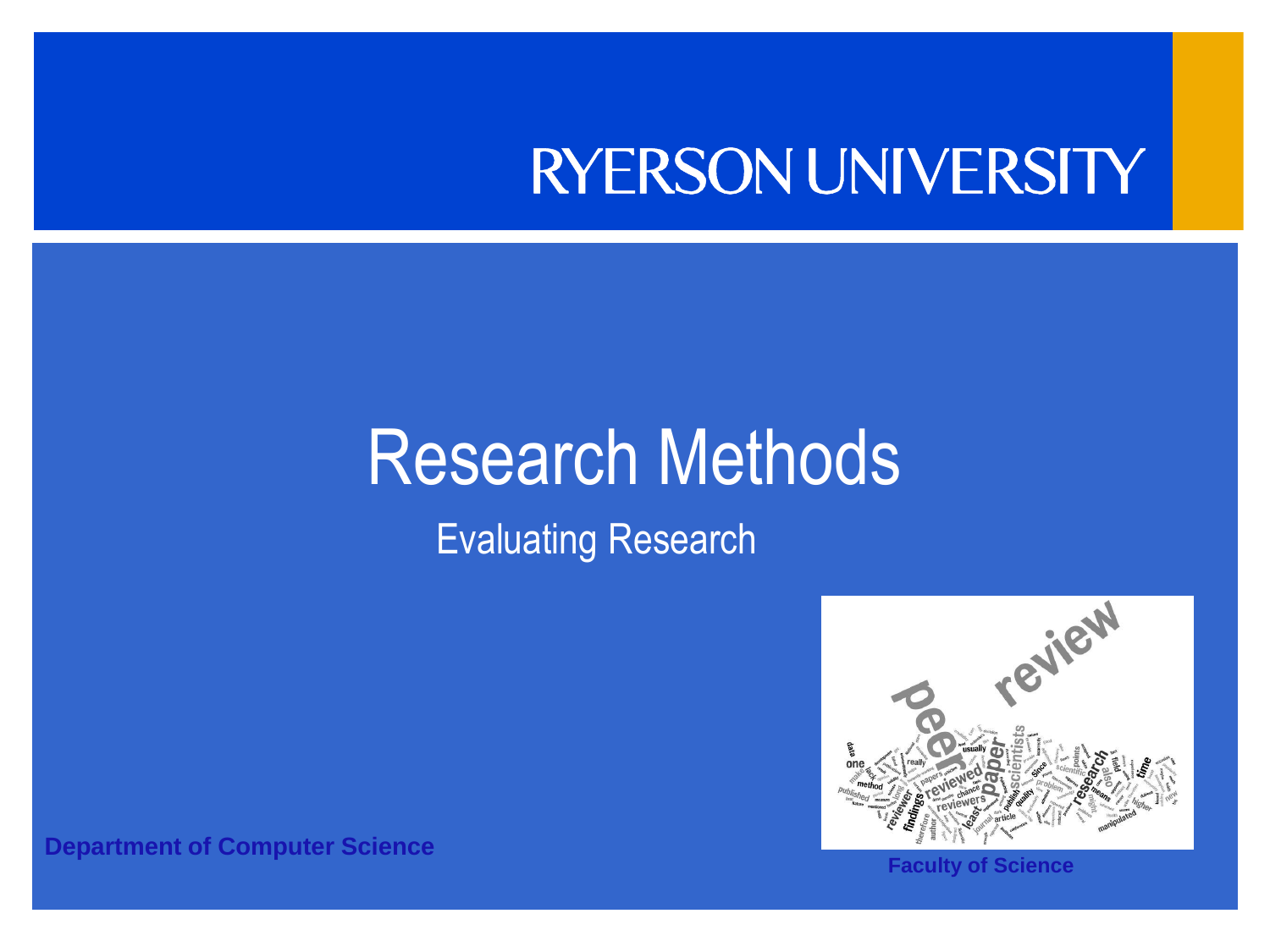# **Topics**

- Defining Research Success
- Evaluating Researchers
- Evaluating Research
- The Peer Review Process
- The Ugly Side of Peer Review

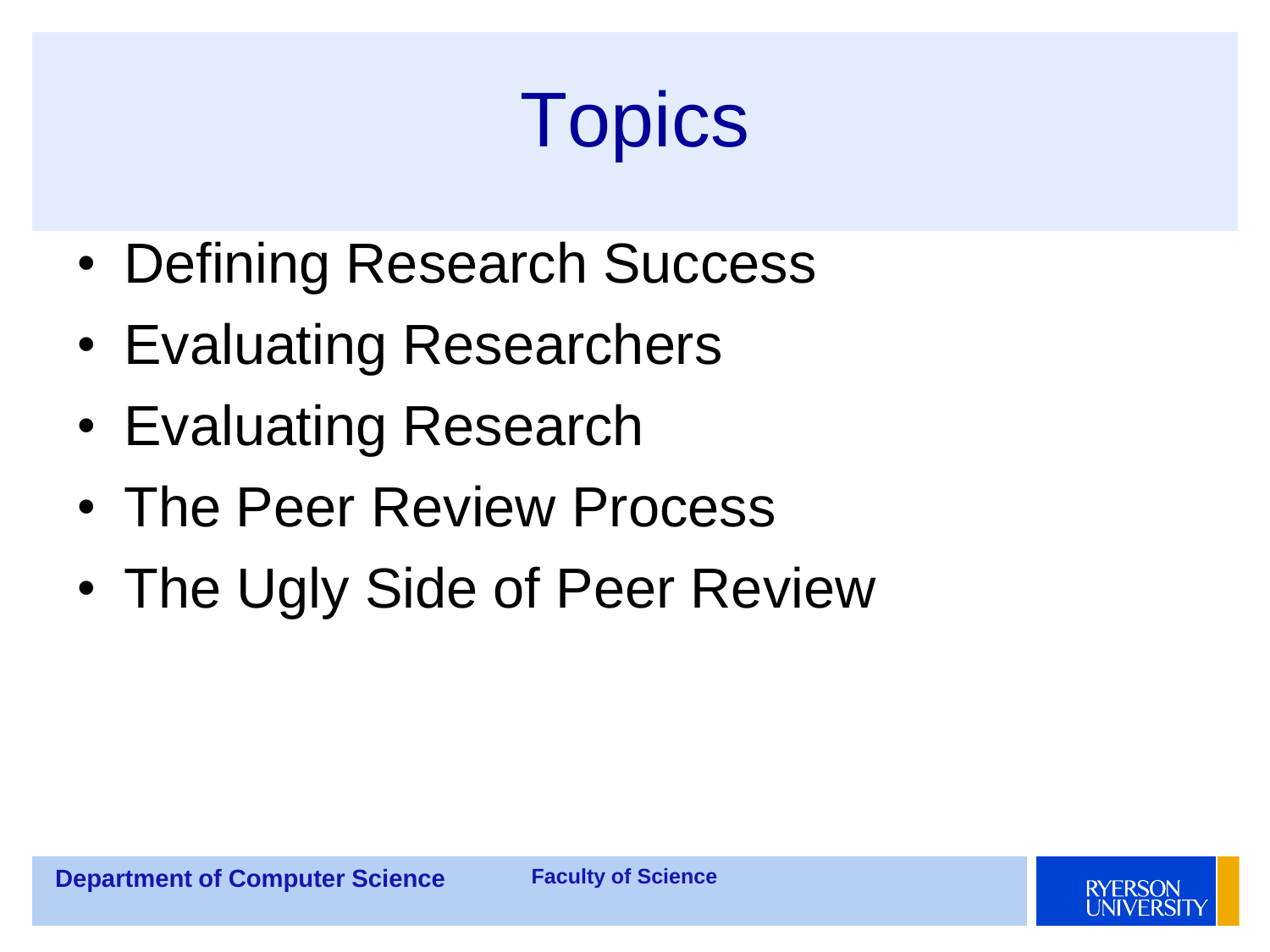## How do we Define Research Success?

- Many different ways
	- We learn something new we did not know
	- Something improves
	- Something is explained
	- More peer-reviewed papers are created
	- Patents are filed
	- Grants become larger and more abundant



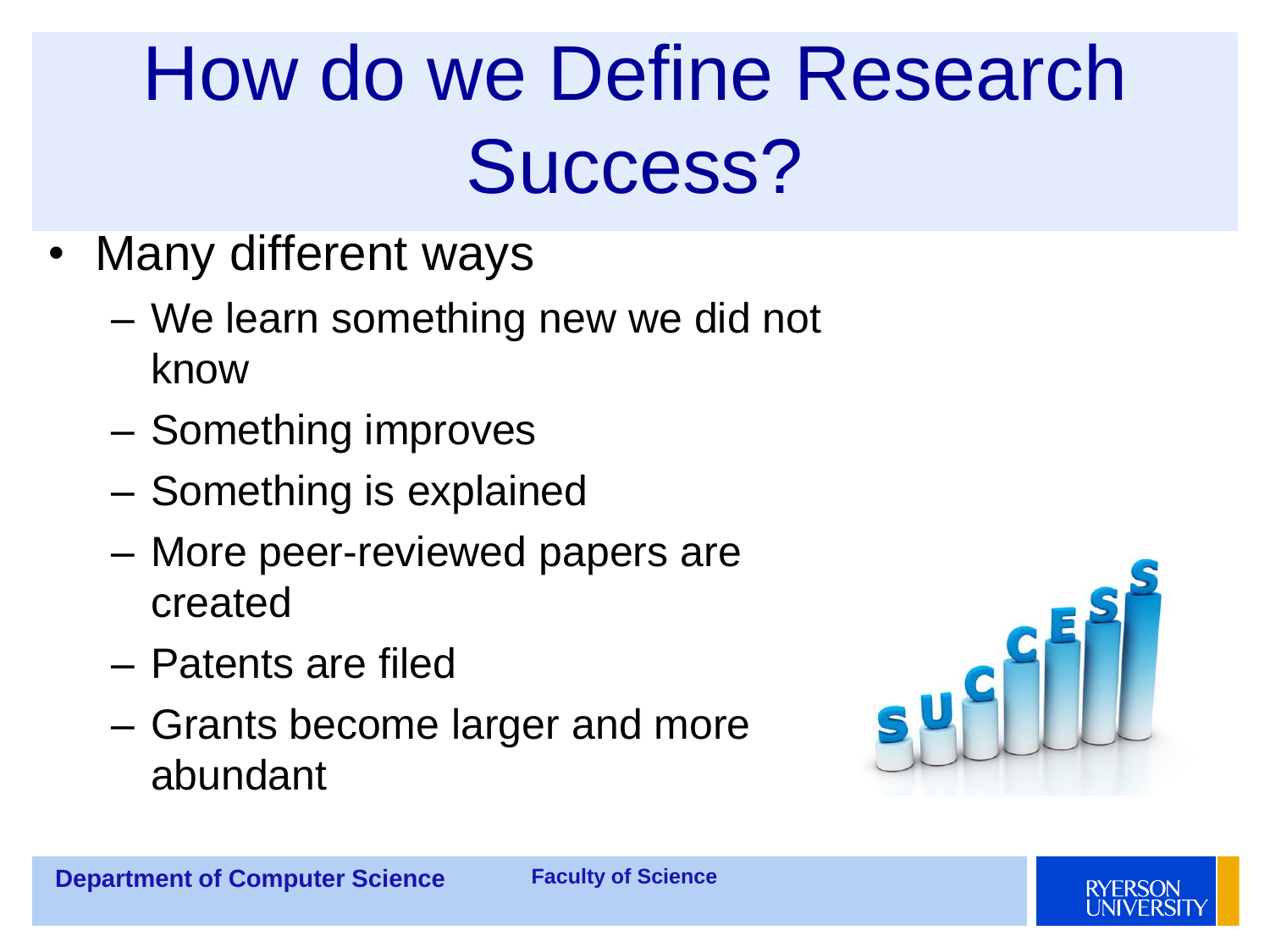## How do we evaluate a researcher?

- Sometimes called "The Excellence of the Researcher"
- Look for success in the past
	- Number Grants awarded and values
	- Number and type of scholarly awards
	- Number of patents
	- Number of supervisions (graduate and post-doc)
	- **Publication counts**
	- **Citation counts**
	- **Various mathematically derived impact indicators**
- Look for success in the future
	- Peer Review

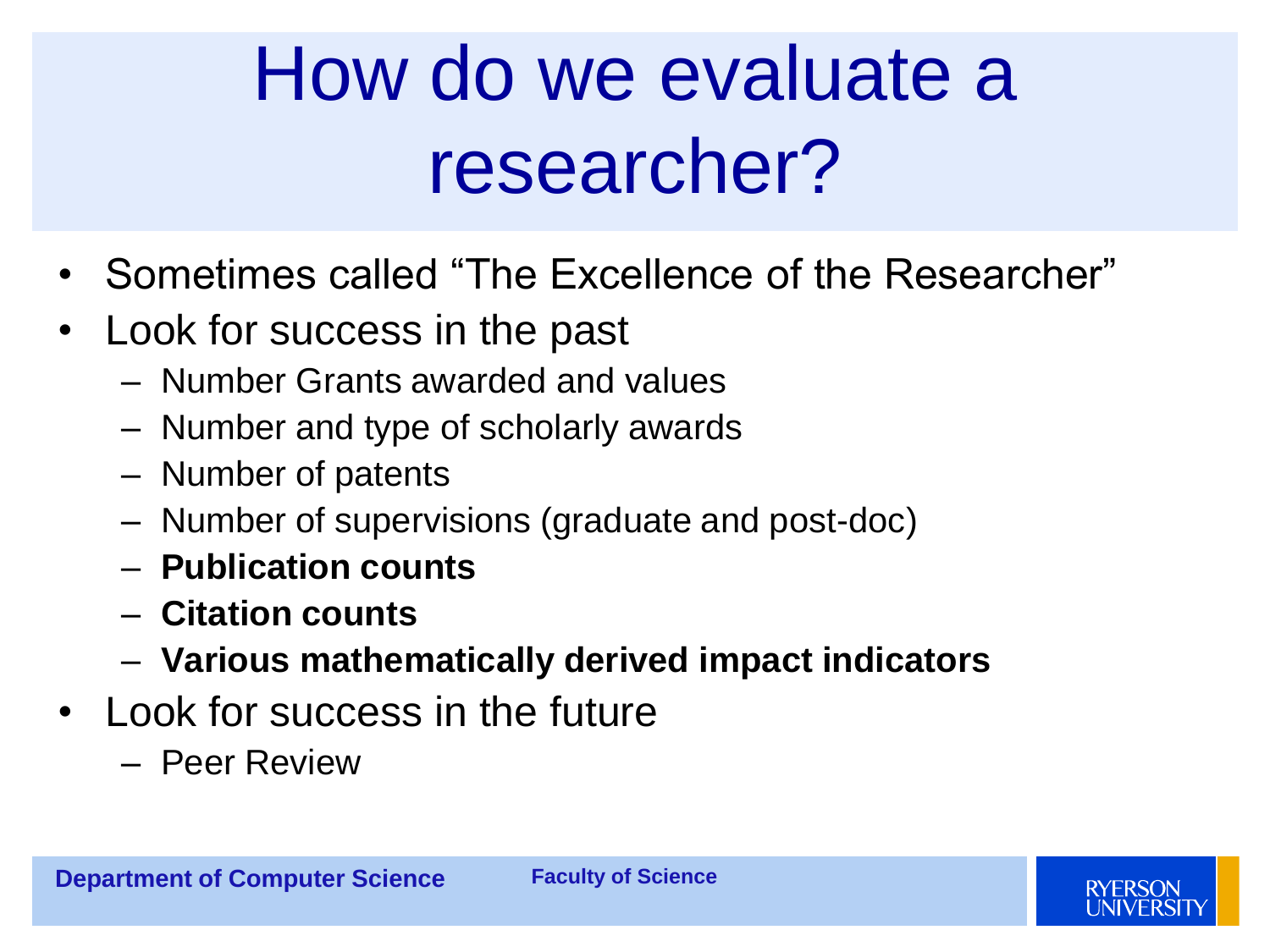## Evaluating Research

- Primary form in which research proposals and results are disseminated in Computer Science
- Proposals
	- Permission and \$\$\$
- Conference papers (shorter)
	- Faster means of dissemination of a quickly changing field
- Journal papers (longer)
	- Often the complete version of a conference paper
	- May come out several years after the conference paper

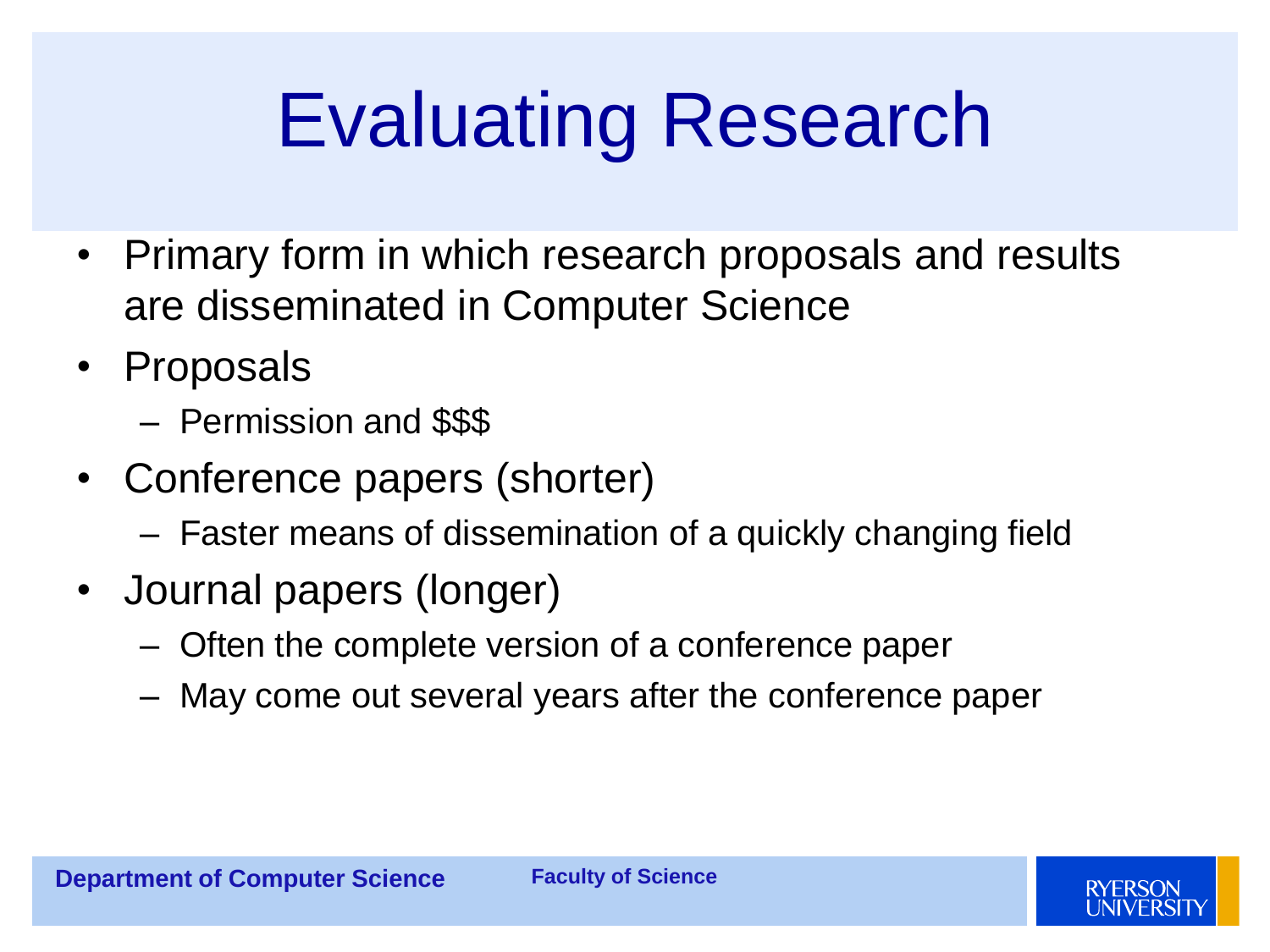## Peer Review

- Weak definition
	- Review of research by equals
		- Self-regulating



#### Image from blog.historians.org

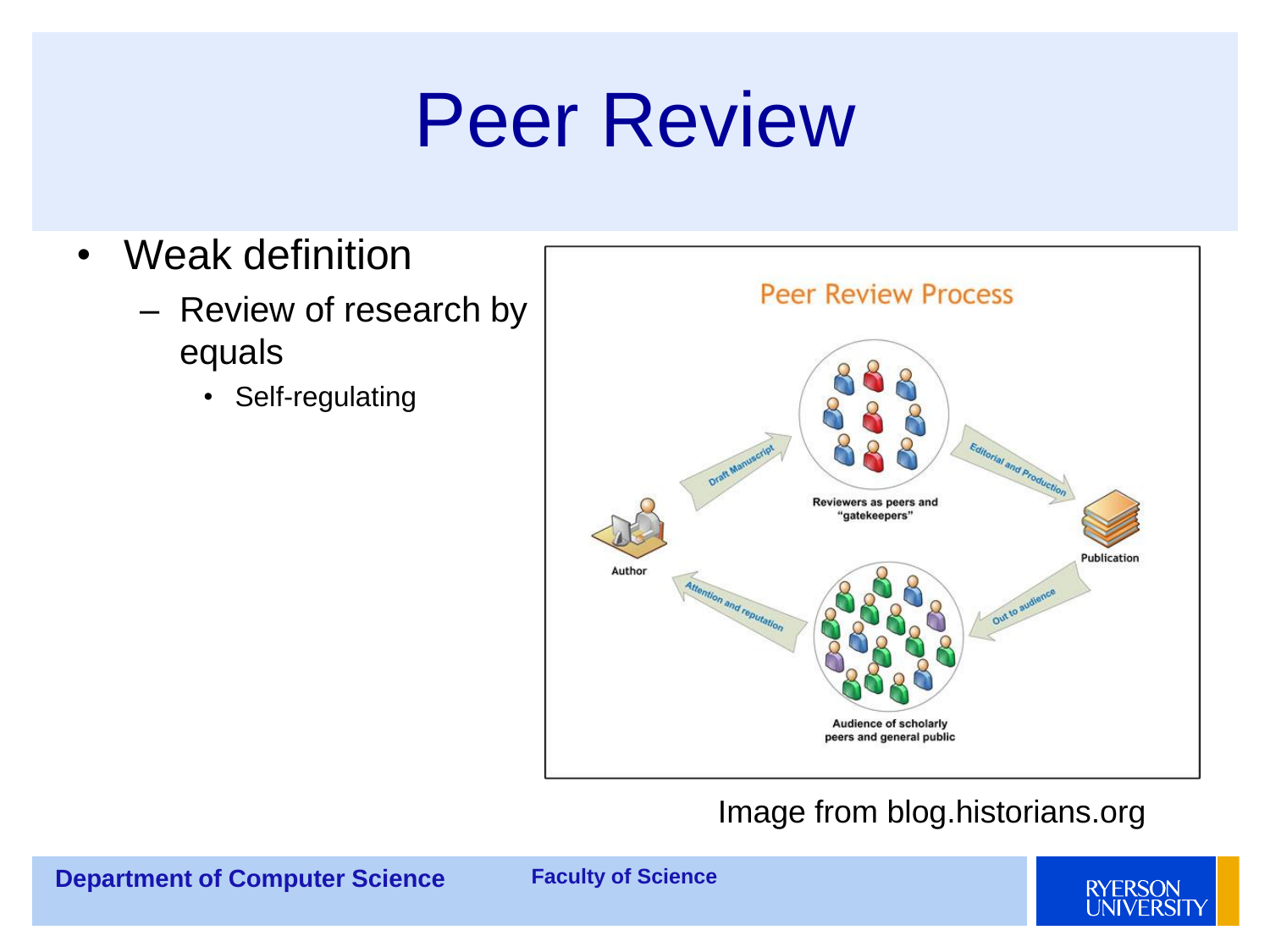## Peer Review

- Peer review is the gold standard of the evaluation process
- Problems
	- Who is a peer?
	- Slow
	- Expensive
	- Inconsistent

**Reviewer A:** `I found this paper an extremely muddled paper with a large number of deficits' **Reviewer B: `It is written in a clear style and** would be understood by any reader'. J R Soc Med 2006;99:178–182

- An excellent resource is provided by ELSEVIER at:
	- http://www.elsevier.com/reviewers/reviewerguidelines#Conducting-the-Review



"Relax, Dr. Adams, this is only a peer review from two Noble laureates."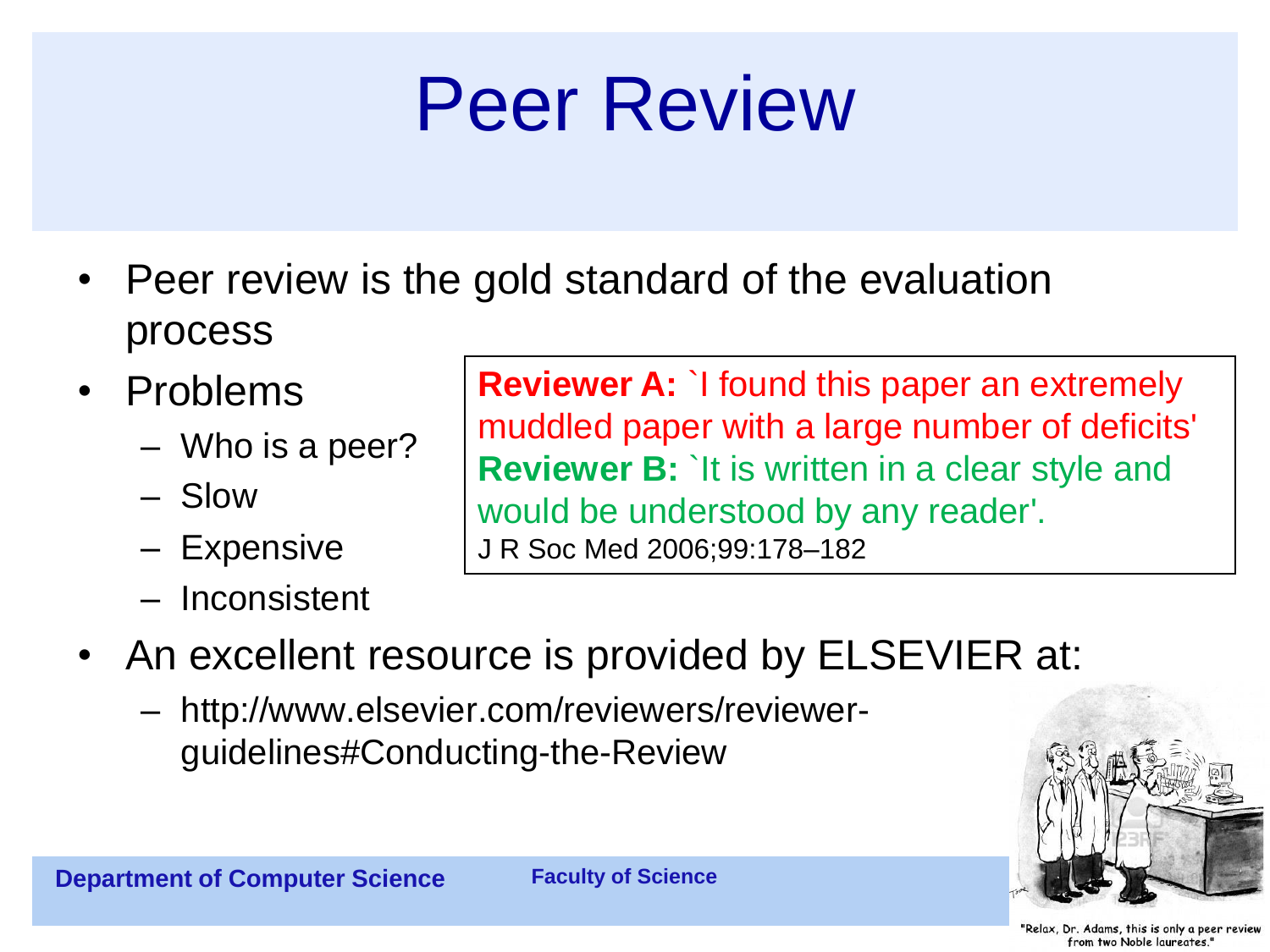# **Single Blind Review**

- Names of the reviewers hidden from the author
	- most common type
- **Advantage:**
	- impartial decisions free from influence by the author.

#### • **Disadvantages:**

- robbery: reviewers working in the same field may withhold submission of the review in order to delay publication--reviewer can publish first.
- cruelty: Reviewers may be unnecessarily critical or harsh when commenting on the author's work.
- incompetence: The reviewer may not be competent.



Most scientists regarded the new streamlined peer-review process as 'quite an improvement.'



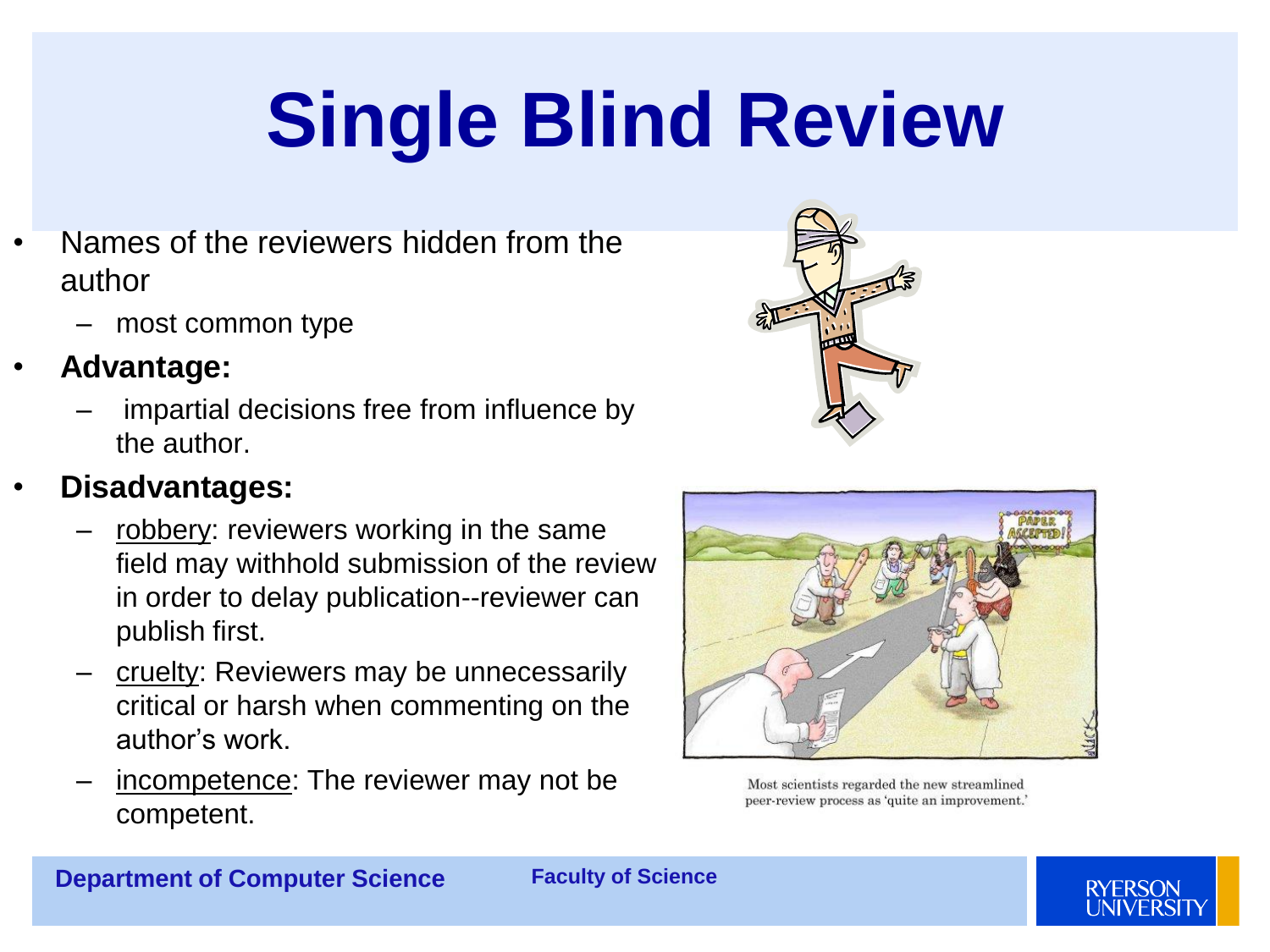## **Double Blind Review**

- Both the reviewer and the author remain anonymous
- **Advantages:**
	- Author anonymity prevents reviewer bias
		- Eg. previous controversial work, fame of author
- **Disadvantage:**
	- In practice, hard to make it "blind"
		- 'niche' areas. Reviewers identify the author through the paper's style, subject matter or self-citation.





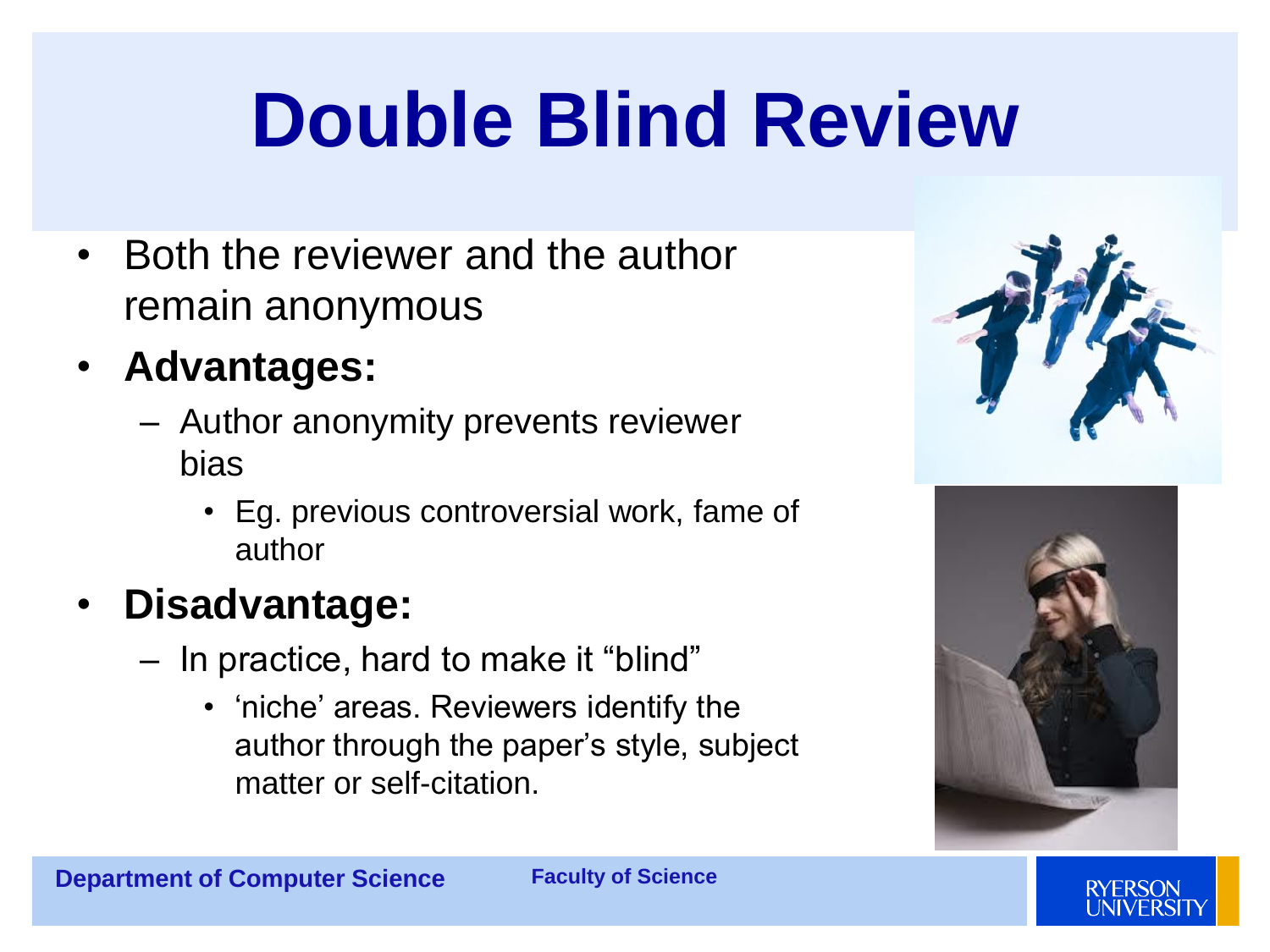## **Open Review**

- Reviewer and author are known to each other
- **Advantages**:
	- prevent malicious comments,
	- stop plagiarism
	- prevent reviewers from "soap boxing"
	- encourage open, honest reviewing.

### • **Disadvantage:**

- politeness or fear of retribution may cause a reviewer to withhold or reduce criticism.
	- junior reviewers may hesitate to criticize more esteemed authors for fear of damaging their prospects.
		- Independent studies tend to support this.





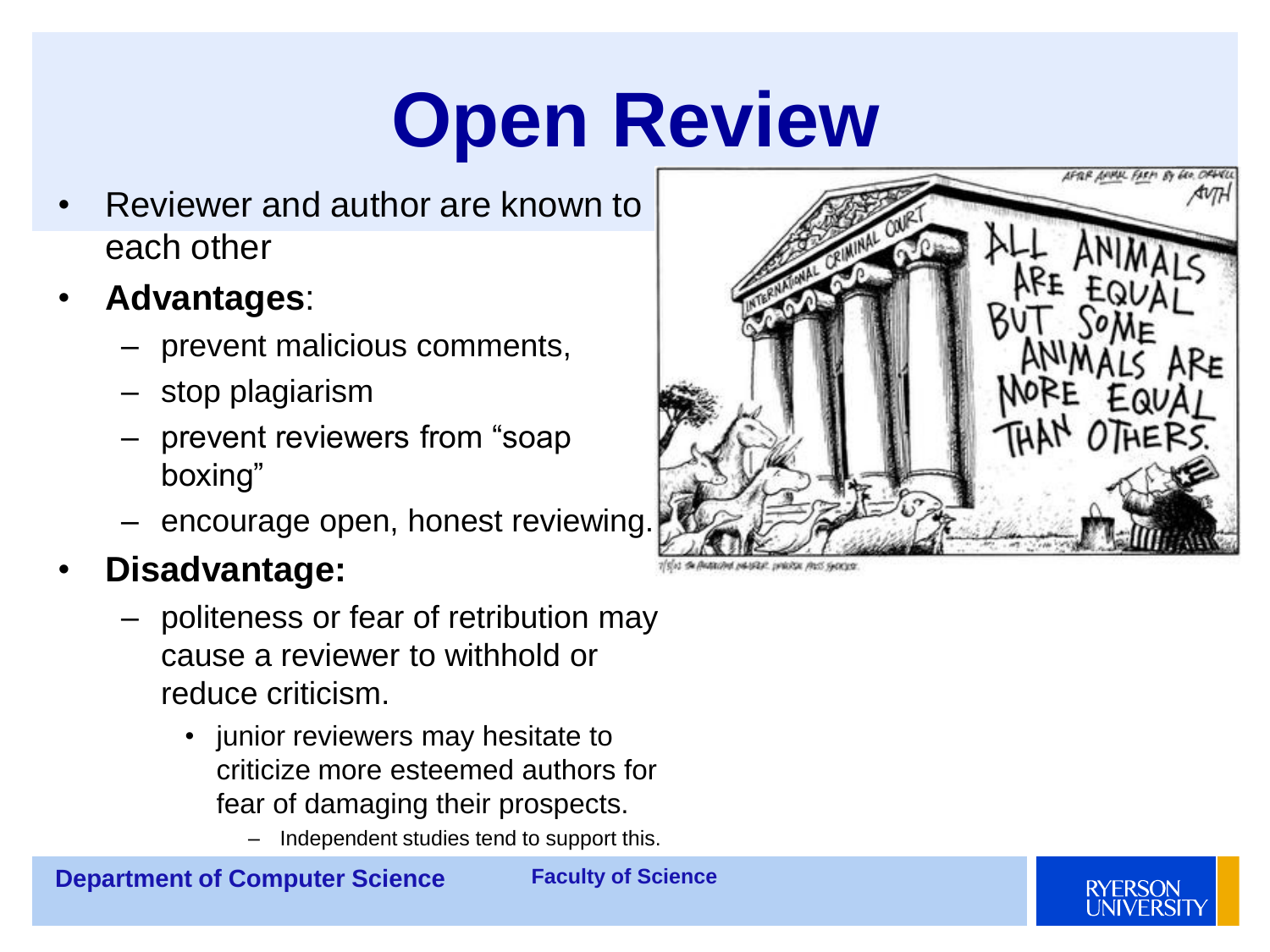### **Reviewer Theory**

- Understand the problem being addressed
	- Eg. Determine the longevity of a network, sorting a list, simulating a process, rendering an image
- Understand the proposed solution
	- How will/has the problem be/been addressed
- Understand competing approaches/designs
	- A literature review of some sort is part of most papers/proposals.
	- This may not be sufficient
- Evaluate the paper/proposal based on
	- 1. Merit
	- 2. Completeness
	- 3. Contributions

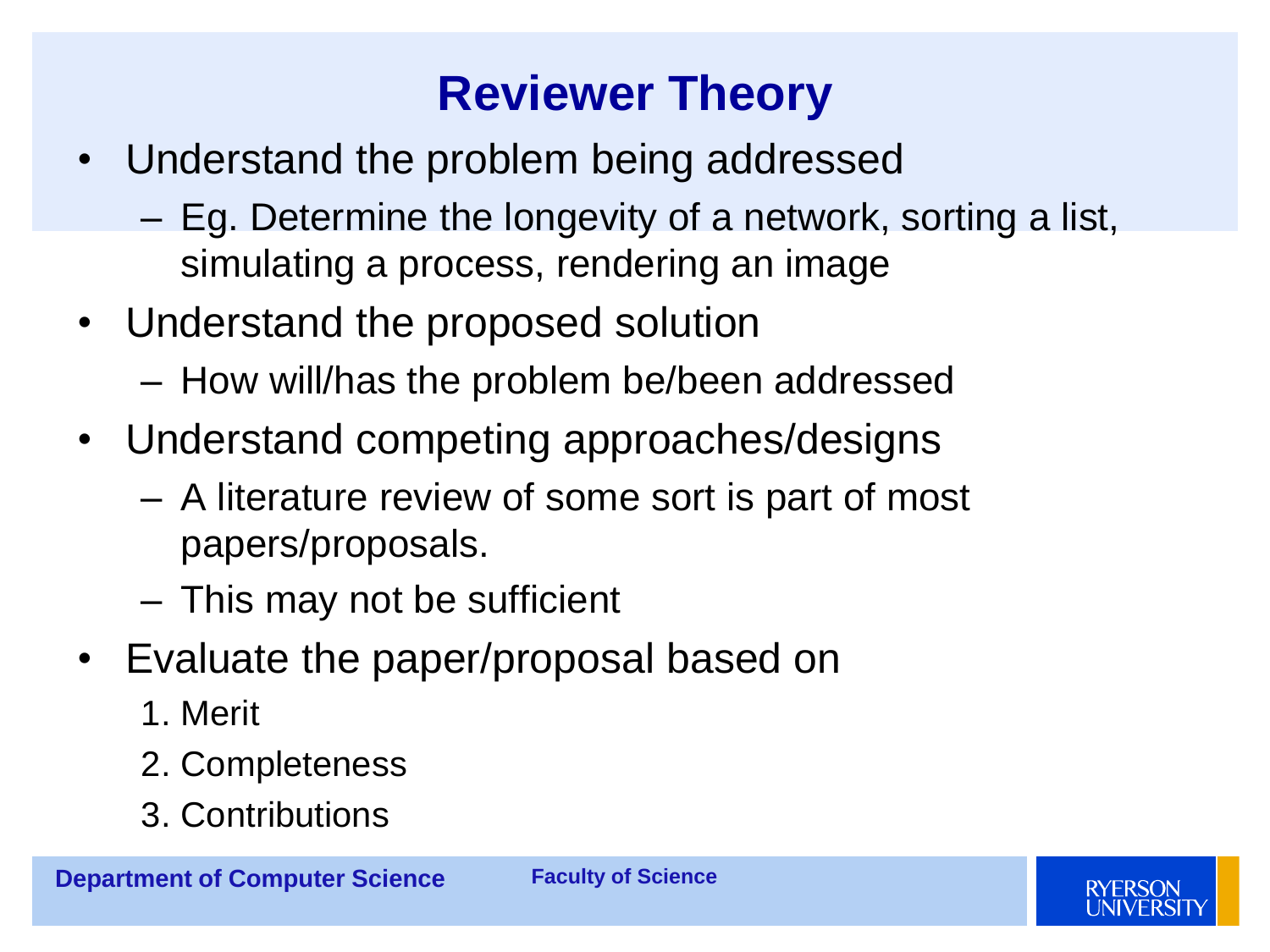# **1) Merit**

- Is this original work?
- Is this work sufficiently novel and interesting to warrant publication/ examination?
- Does it add to the "canon" of knowledge?
- Is the research question an important one?



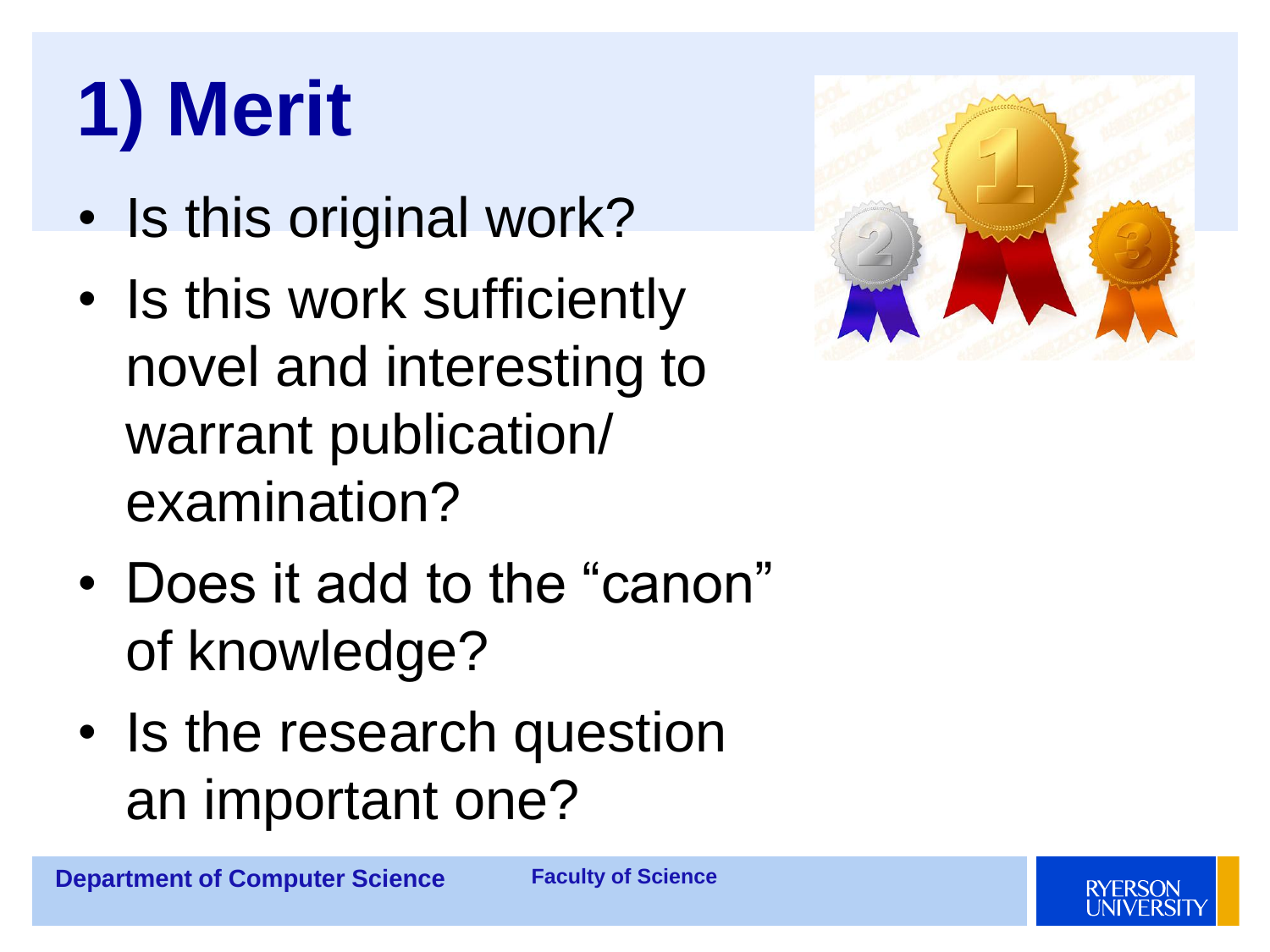# **2) Completeness: The beginning**

- Are paper norms being followed?
	- abstract, introduction, methodology, results, conclusions
- Title
	- Does the title relate to the content?
- Introduction:
	- Describes what the author hoped to achieve accurately?
	- Clearly states the problem being investigated?
	- Relevant other research summarized (mini-lit review)?
	- Hypothesis(es) and experiments revealed?



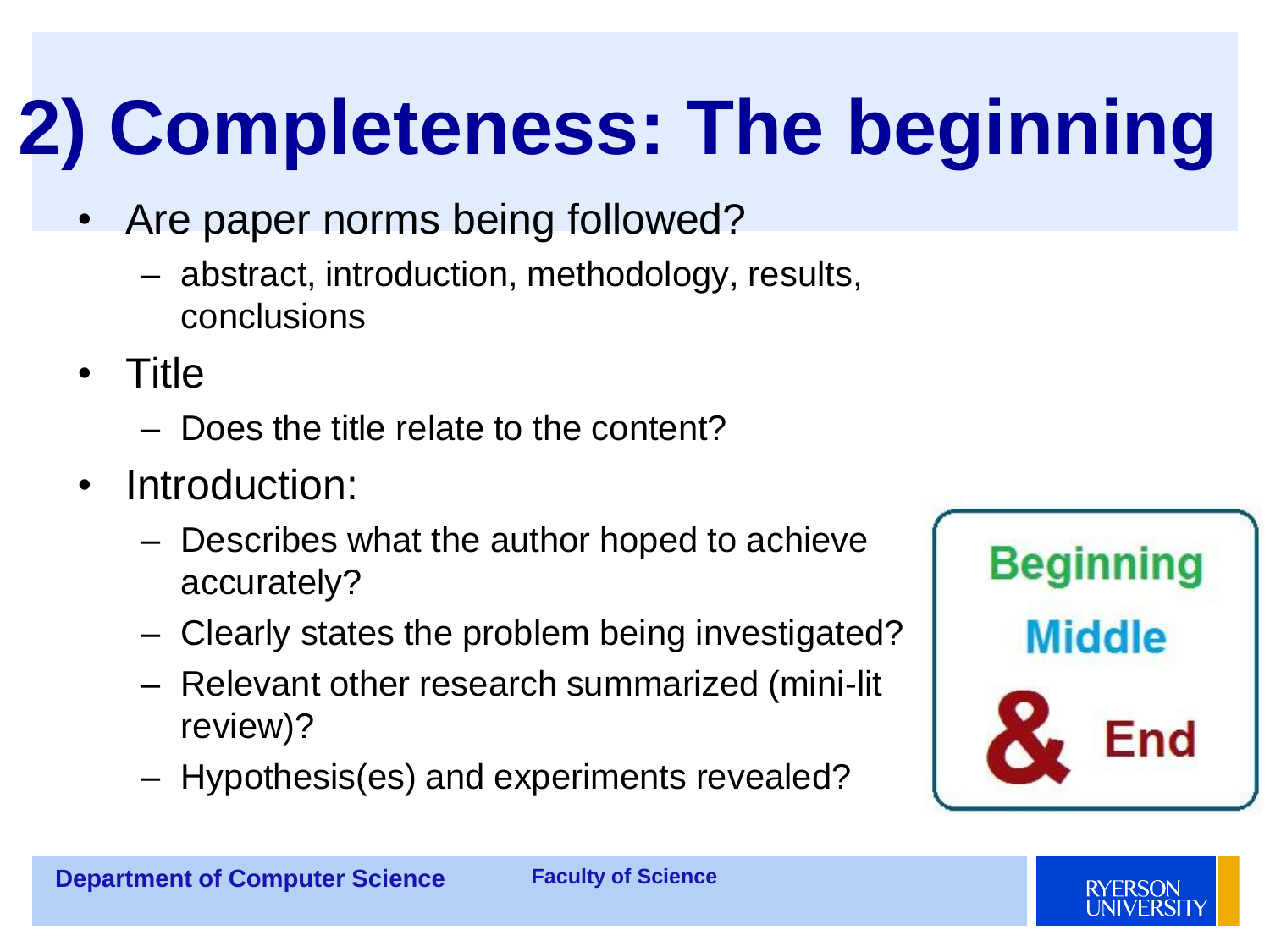## **2) Completeness: The Middle**

- Methodology:
	- Does the author accurately explain how the data was collected?
	- Is the design suitable for answering the question posed?
	- Is there sufficient information present for someone to replicate the research?
	- Does the article identify the procedures followed?
	- Are these ordered in a meaningful way?
	- If the methods are new, are they explained in detail?
	- Was the sampling appropriate?
	- Have the equipment and materials been adequately described?
	- Does the article make it clear what type of data was recorded;
	- has the author been precise in describing measurements?

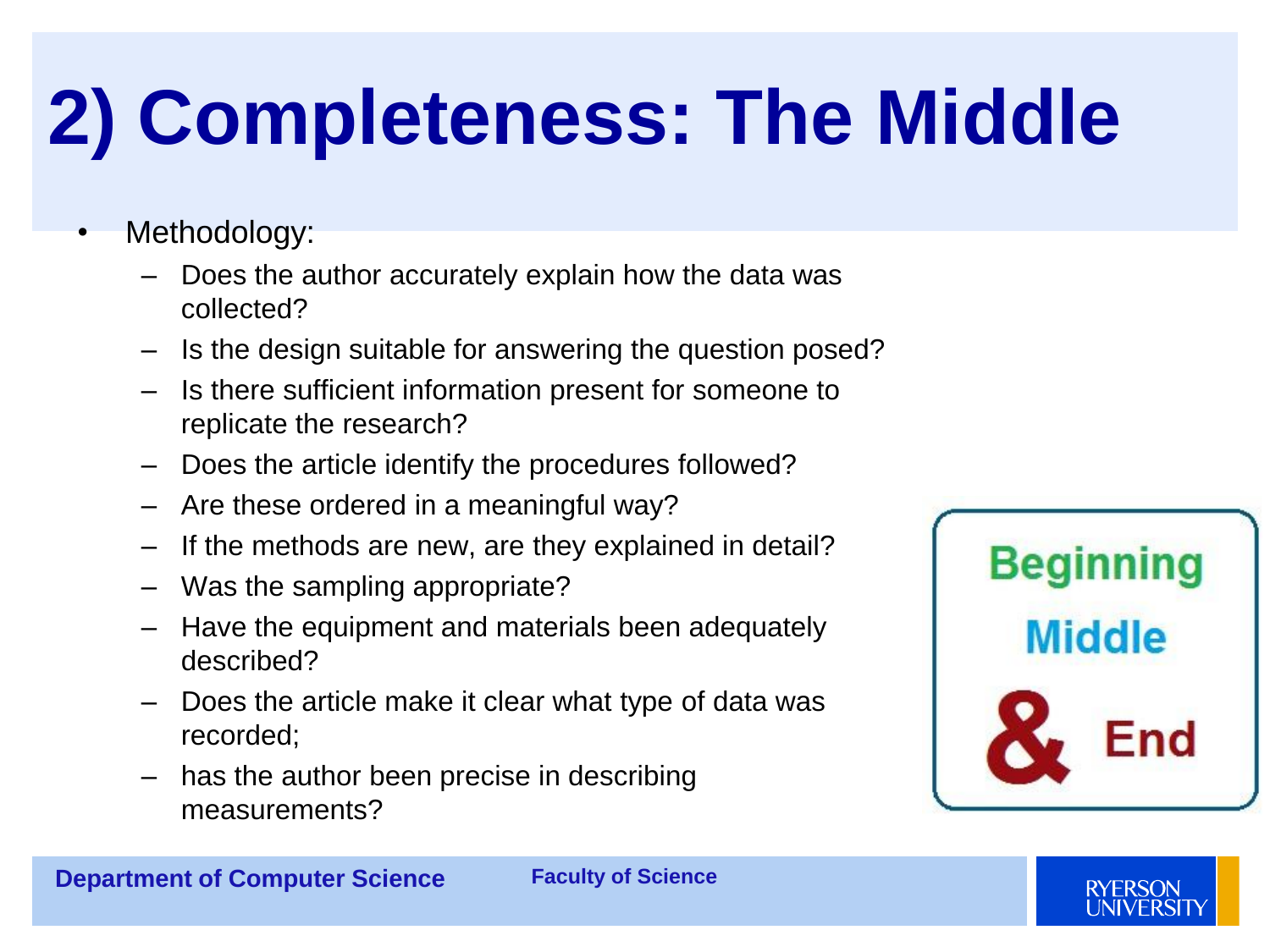## **3) Completeness: The End**

### • Results:

- What was/will be discovered?
- Is there useful analysis
	- not simply mathematical tricks or charts/graphs/equations that suggest "magic"?
	- Is the analysis correct?
- Are the statistics correct?.
- Remember the guiding principle: We write to explain. If you do not understand, the explanation needs to be revised.





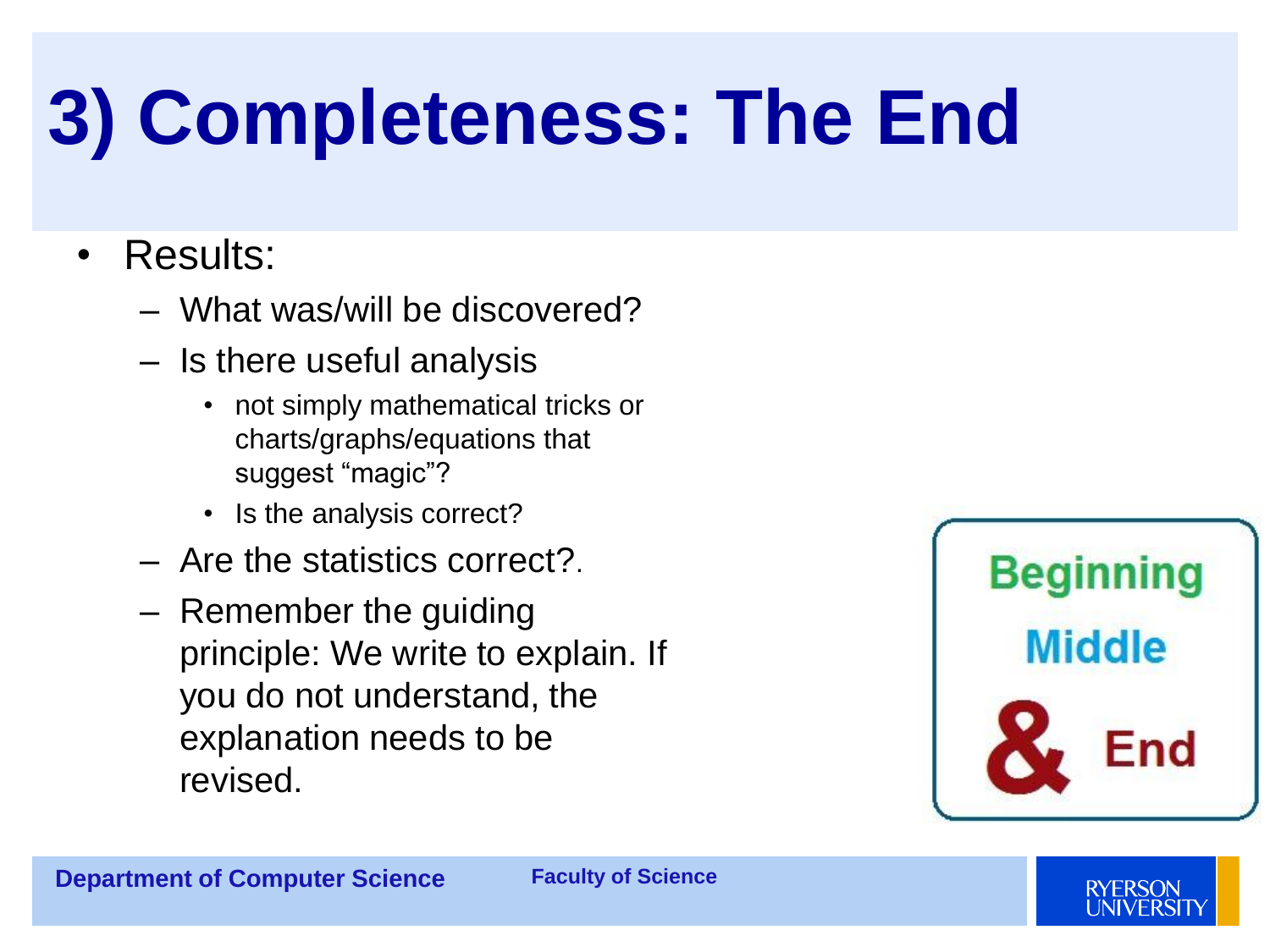# **3) Contributions**

- These are normally disclosed at the end of any document
- Conclusion/Discussion:
	- Are the claims in this section supported by the results?
		- do they seem reasonable?
	- Have the authors indicated how the results relate to expectations and to earlier research?
	- Does the article support or contradict previous theories?
	- Does the conclusion explain how the research has moved the body of scientific knowledge forward?

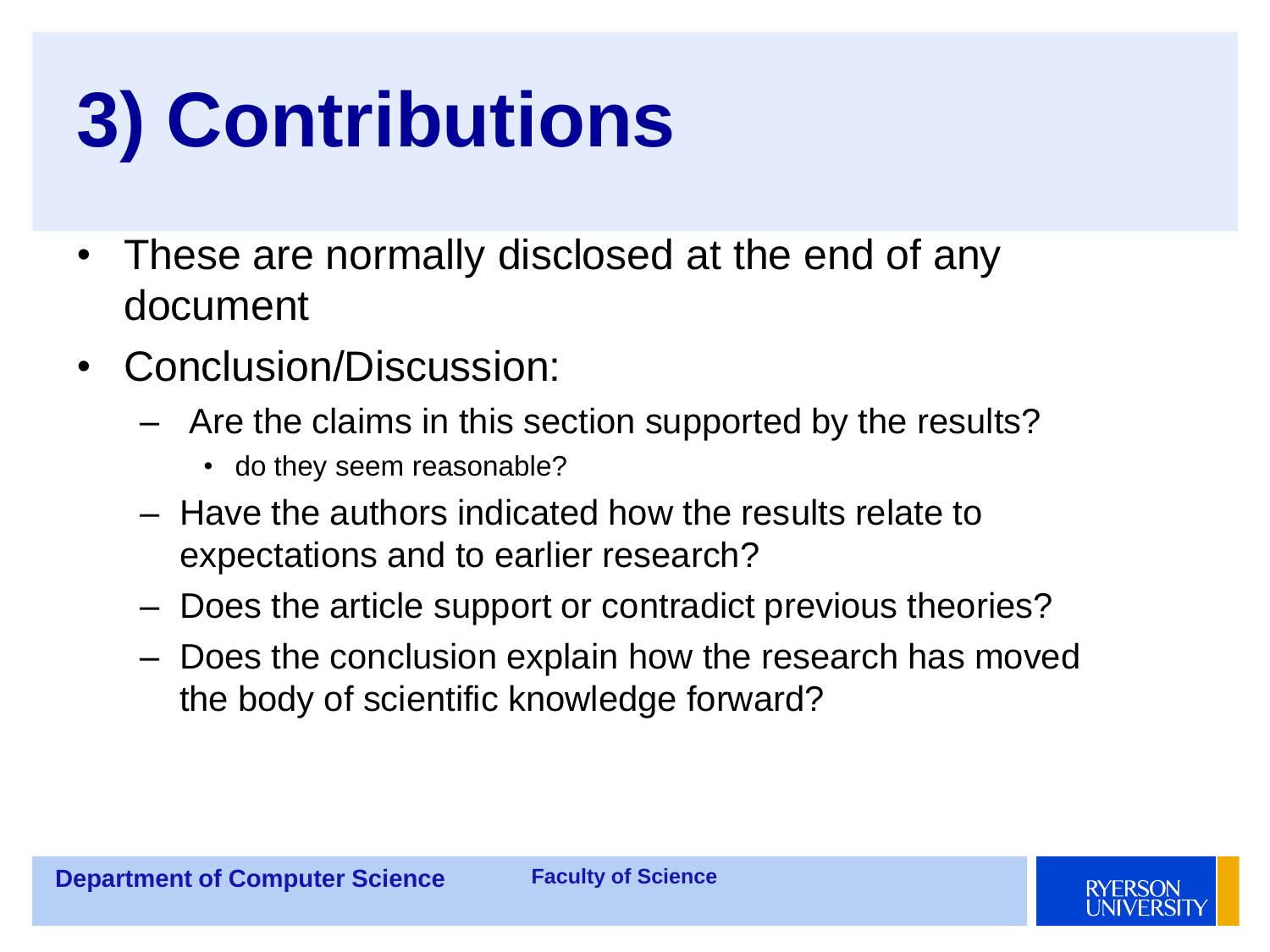## **Other factors in evaluations**

### • Impact

- Will this work make any difference?
- Useful indicators
	- Does other work build on this work?
	- Do other papers uses techniques and solutions proposed in this paper?
- Other indicators
	- All those math tricks that yield some kind of number equating to "impact".



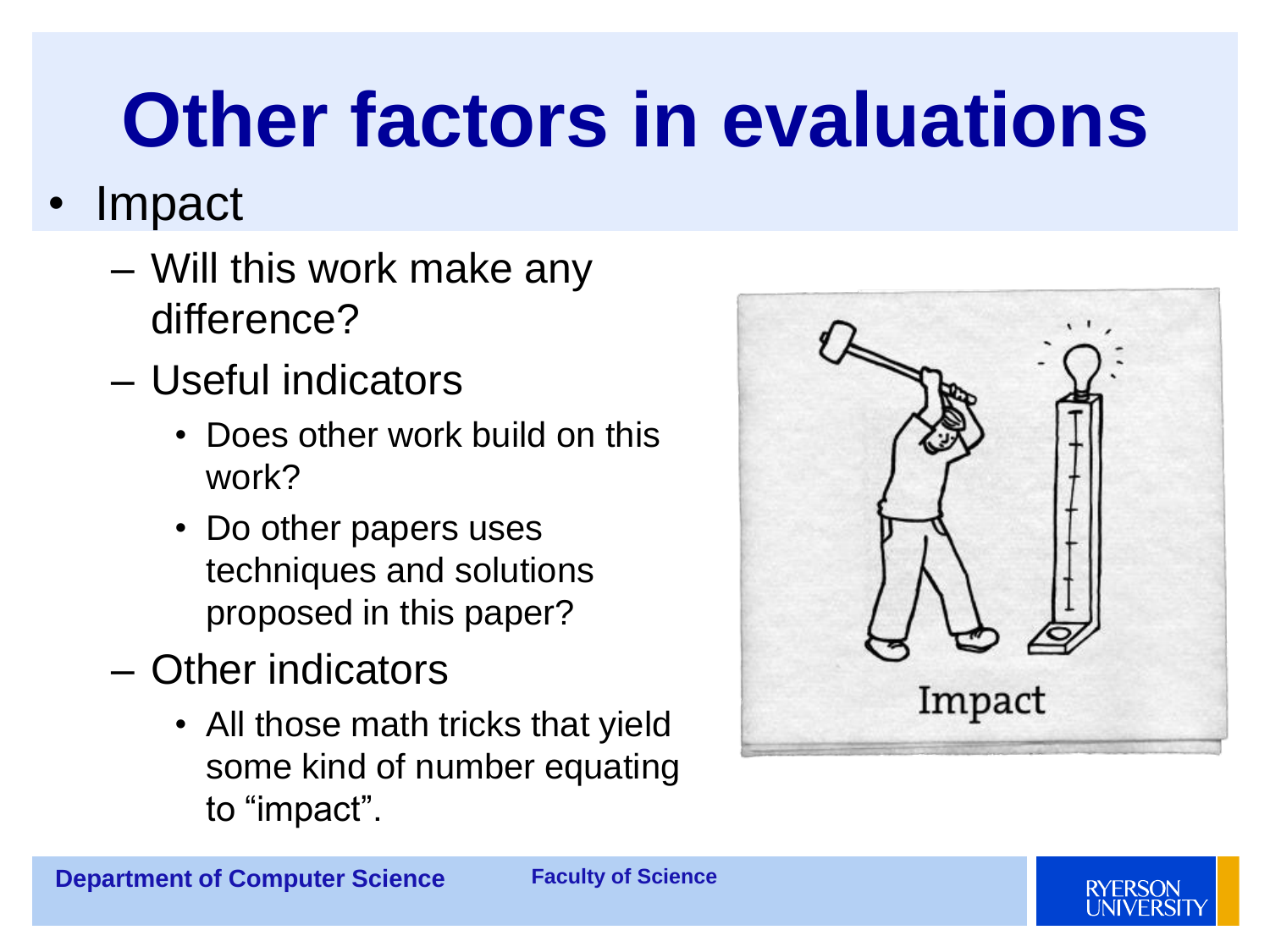## How to Evaluate

- Read carefully
	- take notes
	- Question
		- assumptions,
		- importance of the problem
	- Write questions to track what you don't understand
- Watch out for omissions
	- Work that impinges on this work but is not mentioned or is downplayed.
- You must understand
	- Do not assume something is worthy just because the rhetoric is complex
- Be skeptical about correctness
	- Check facts and assumptions. If you cannot, reject the result



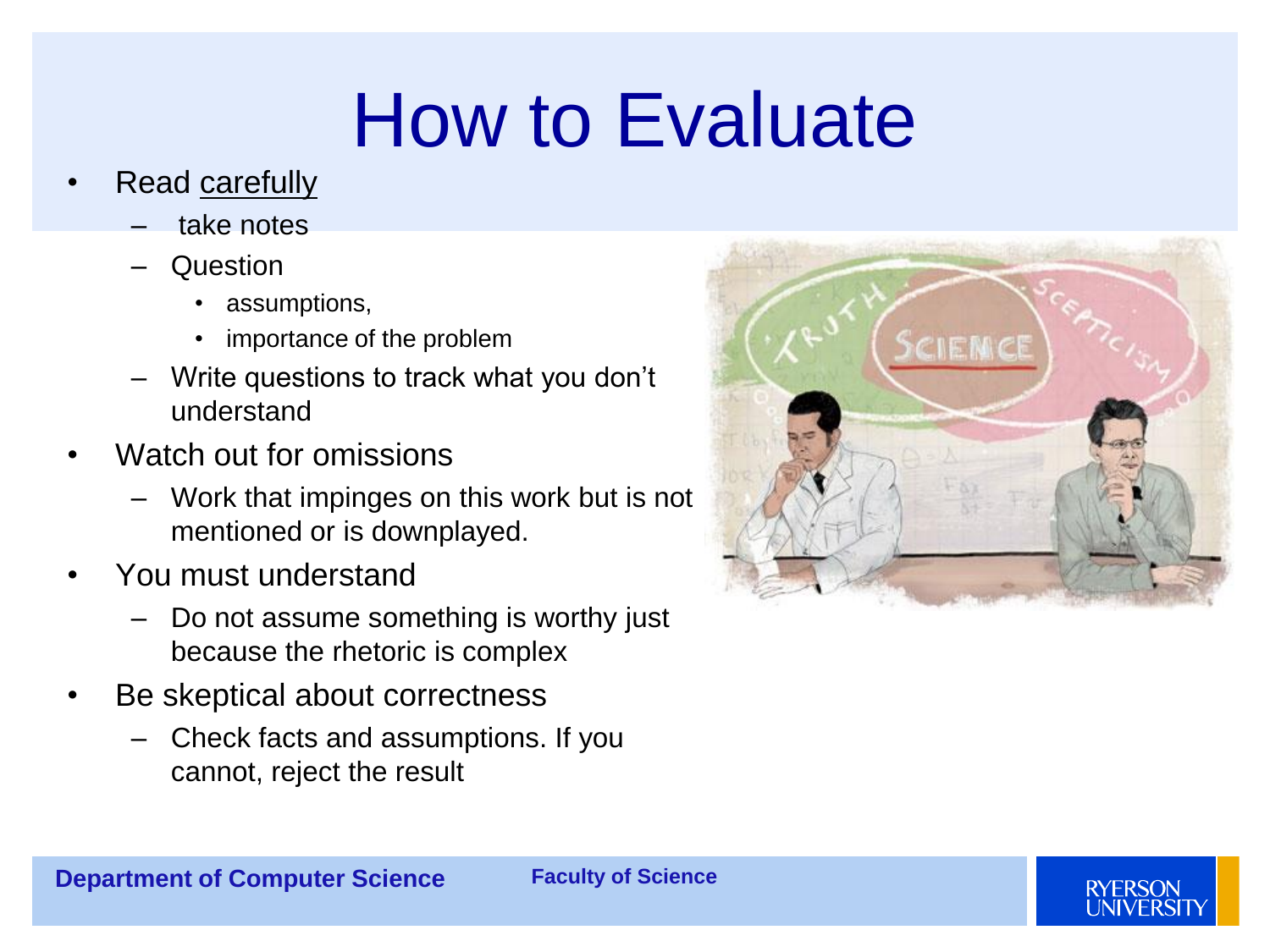## How Research Gets Funded

### • From

- "Past performance as predictor of successful grant applications", van den Besselaar & Leydesdorff, 2007
- Basic Research Funding Model Assumed
- Dutch Social Sciences Granting Agencies2003-5

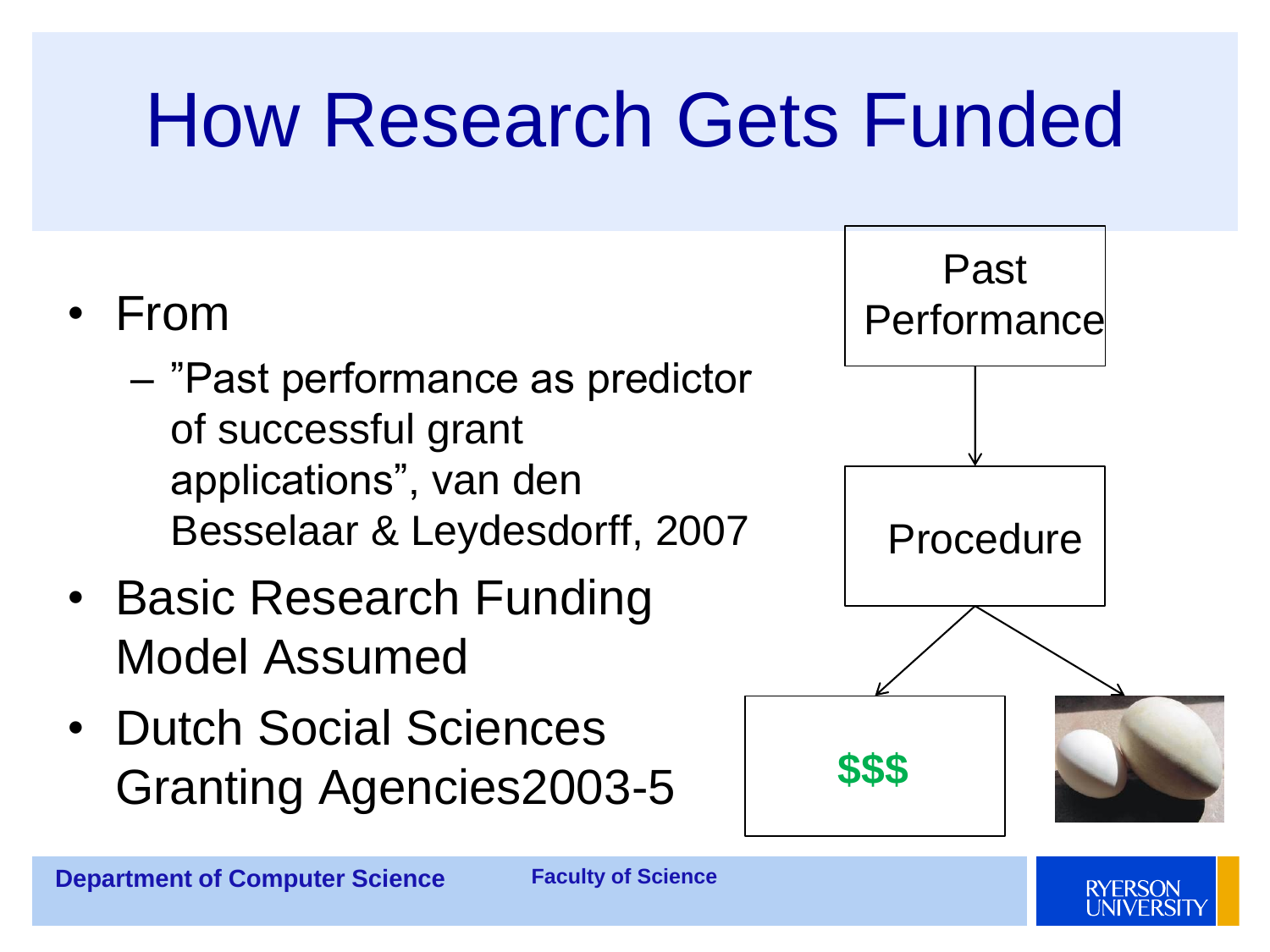## Conclusion

- Past Performance
	- $-$  Let
		- Publications == productivity
		- Citations == diffusion
- Correlations



- \$\$\$ not strongly correlated with Publications
- Citations are a slightly better indicator of \$\$\$ success
- Less than 1/3 of successful applicants correlate with Measures of Past Performance